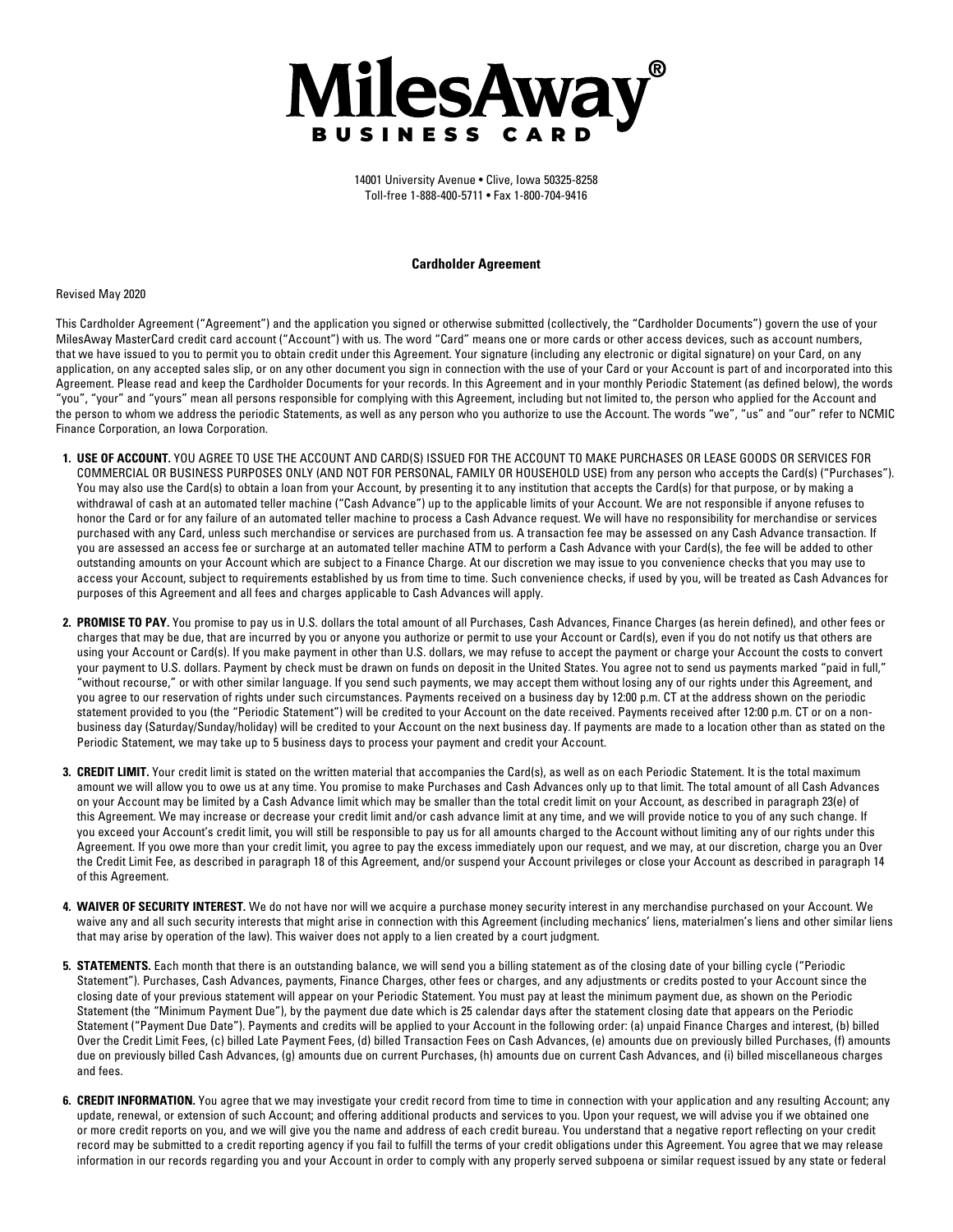agency or court; to share our credit experiences on your Account with credit reporting agencies and with other creditors that we reasonably believe are doing business with you; and to provide information on your Account to any third party that we reasonably believe is conducting an inquiry in accordance with the federal Fair Credit Reporting Act.

- **7. MINIMUM PAYMENT DUE.** Payments are considered made when credited to your Account as provided in paragraph 2 of this Agreement. You may pay all or any part of your balance at any time, except that you must pay at least the Minimum Payment Due by the Payment Due Date reflected on each Periodic Statement, even if you paid more than the Minimum Payment Due in any previous month. In all cases, the Minimum Payment Due will be rounded to the next highest whole dollar amount and refected as such on each Periodic Statement. The Minimum Payment Due is calculated pursuant to paragraph 23 of this Agreement.
- **8. FINANCE CHARGES.** Finance Charges will be assessed on your Account for each type of balance on your Account. The types of balances you may have include Balance Transfers, Purchases, and Cash Advances. We may, from time to time, offer special terms which may result in additional types of balances. Finance Charges for each type of balance will be calculated by multiplying the appropriate Periodic Rate for the type of balance by the appropriate average daily balance for the type of balance, and adding any appropriate Cash Advance Finance Charge fee or Balance Transfer Finance Charge fee.
- **9. PERIODIC RATE OF FINANCE CHARGE.** The Periodic Rate on portions of your Account will be determined in accordance with either a fxed rate plan or a variable rate plan, depending on the MilesAway Card type. Introductory Rates may be used from time to time. We reserve the right to change these rates from time to time upon prior written notice to you in accordance with this Agreement and applicable law.
	- **A. Applicable Rate Plans.** The rate plans that apply for each MilesAway Card type are as follows:
		- 1. MilesAway Essential: Fixed rate plan
		- 2. MilesAway Classic: Variable rate plan
		- 3. MilesAway Preferred: Variable rate plan
		- 4. MilesAway Choice: Variable rate plan
	- **B. Introductory Rates:** If there is an introductory rate set forth in the credit terms, then for the number of billing cycles set forth in the credit terms from the date your Account is opened ("Introductory Period"), the Periodic Rate for Balance Transfers ("Balance Transfer Rate"), the Periodic Rate for Purchases ("Purchase Rate") and the Periodic Rate for Cash Advances ("Cash Advance Rate") will be a fxed ANNUAL PERCENTAGE RATE at the rate set forth in the credit terms ("Introductory Rate") through the expiration of the Introductory Period. Upon expiration of the Introductory Period or an event of default as defned in Paragraph 14 of this agreement, the Balance Transfer Rate, Purchase Rate, and Cash Advance Rate on your Account will increase to either a fxed rate or a variable rate as set forth in the credit terms described herein.
	- **C. Variable Rate Plan:** If your MilesAway Card type is subject to the variable rate plan, purchases on your Account are charged a variable ANNUAL PERCENTAGE RATE ("Variable APR"). The Variable APR is equal to the prime rate reported in the Money Rates section of the Midwest Edition of The Wall Street Journal on the frst business day of each month, plus 9.99% per annum, except in states which require us to apply a lower rate under the state usury statutes for commercial loans. The Variable APR is subject to change monthly. Any interest rate change will take effect as of the start of the billing cycle during which the rate change occurred. Balance Transfers and Cash Advance transactions are charged a variable ANNUAL PERCENTAGE RATE. The Balance Transfer Rate and Cash Advance Rate are currently Prime + 9.99%. The "Periodic Rate" for any given billing cycle shall be calculated in accordance with the following formula: (Annual Percentage Rate/365) x (Number of days in billing cycle) = Periodic Rate.
	- **D. Fixed Rate Plan:** If your MilesAway Card type is subject to the fxed rate plan, purchases on your Account are charged a fxed ANNUAL PERCENTAGE RATE ("Fixed APR"). The Fixed APR is 9.99% per annum, except in states which require us to apply a lower rate under the state usury statutes for commercial loans. Balance Transfers and Cash Advance transactions are charged the Fixed APR of 9.99%. The "Periodic Rate" for any given billing cycle shall be calculated in accordance with the following formula: (Annual Percentage Rate/365) x (Number of days in billing cycle) = Periodic Rate.
- **10. CALCULATION OF FINANCE CHARGES ON PURCHASES.** A charge for the credit granted under this Agreement ("Finance Charge(s)") will be imposed on purchases, including current transactions, if you do not pay the previous balance as shown on your current Periodic Statement in full by the Payment Due Date. These Finance Charges are computed from the date of posting. We calculate the Finance Charges on the purchases on your Account by applying the Periodic Rate (as herein defined) to the "average daily balance" of purchases on your Account (including current transactions). To get the "average daily balance," we take the beginning purchases balance on your Account each day, add any new purchases made that day and any debit adjustments, then subtract any payments or credits and unpaid Finance Charges attributable to purchases. This gives us the daily balance. Then, we add up all the daily balances for the billing cycle and divide the total by the number of days in the billing cycle. This gives us the "average daily balance," including current transactions.
- **11. CALCULATION OF FINANCE CHARGES ON CASH ADVANCES AND BALANCE TRANSFERS.** Finance Charges are imposed on all Cash Advances and Balance Transfers, including current transactions, from the date of posting of each Cash Advance or Balance Transfer transaction. The Finance Charge is imposed as long as any Cash Advances or Balance Transfers remain unpaid. We calculate the Finance Charges on the Cash Advances or Balance Transfers on your Account by applying the Periodic Rate to the "average daily balance" of Cash Advances or Balance Transfers on your Account (including current transactions). To get the "average daily balance," we take the beginning Cash Advance or Balance Transfer balance of your Account each day, add any new Cash Advances or Balance Transfers posted to your Account that day and any debit adjustments, then subtract any payments or credits and unpaid Finance Charges attributable to Cash Advances and Balance Transfers. This gives us the daily balance. Then, we add up all the daily balances for the billing cycle and divide the total by the number of days in the billing cycle. This gives us the "average daily balance," including current transactions.
- **12. ANNUAL MEMBERSHIP FEE.** An annual membership fee (the "Annual Membership Fee") may be charged to your Account for the privilege of having a Card(s). The amount of the Annual Membership Fee, if imposed, is disclosed in paragraph 23 of this Agreement, and we may charge interest on the unpaid amount of the Annual Membership Fee. The Annual Membership Fee is payable whether or not you use the Card(s).
- **13. LOST OR STOLEN CARDS.** You may be liable for the unauthorized use of your Card(s) or Account. You will not be liable for unauthorized use that occurs after you notify us, orally or in writing, of the loss, theft, or possible unauthorized use of the Card(s) or Account. In any case, your liability for unauthorized use will not exceed \$50. You can notify us by telephoning 1-888-903-0141, or by writing P.O. Box 498181, Cincinnati, OH 45249-9860, to report the loss, theft, or possible unauthorized use of a Card. You may authorize others to use your Card(s) or Account. You promise to pay for all purchases and Cash Advances made or obtained by anyone you authorize to use your Account with or without a Card, whether or not you notify us that he or she will be using the Account and whether or not he or she exceeds any limits imposed by you on his or her use of the Account. If another person has use of your Account and you want to end that person's privilege, you must notify us in writing. In order to avoid unauthorized use, you should recover any Card(s) in that person's possession, cut them in half and return them to us. You hereby agree to assist us in determining the facts, circumstances and other pertinent information related to any possible unauthorized use of the Account or your Card(s), and to comply with such procedures as we may require in connection with our investigation.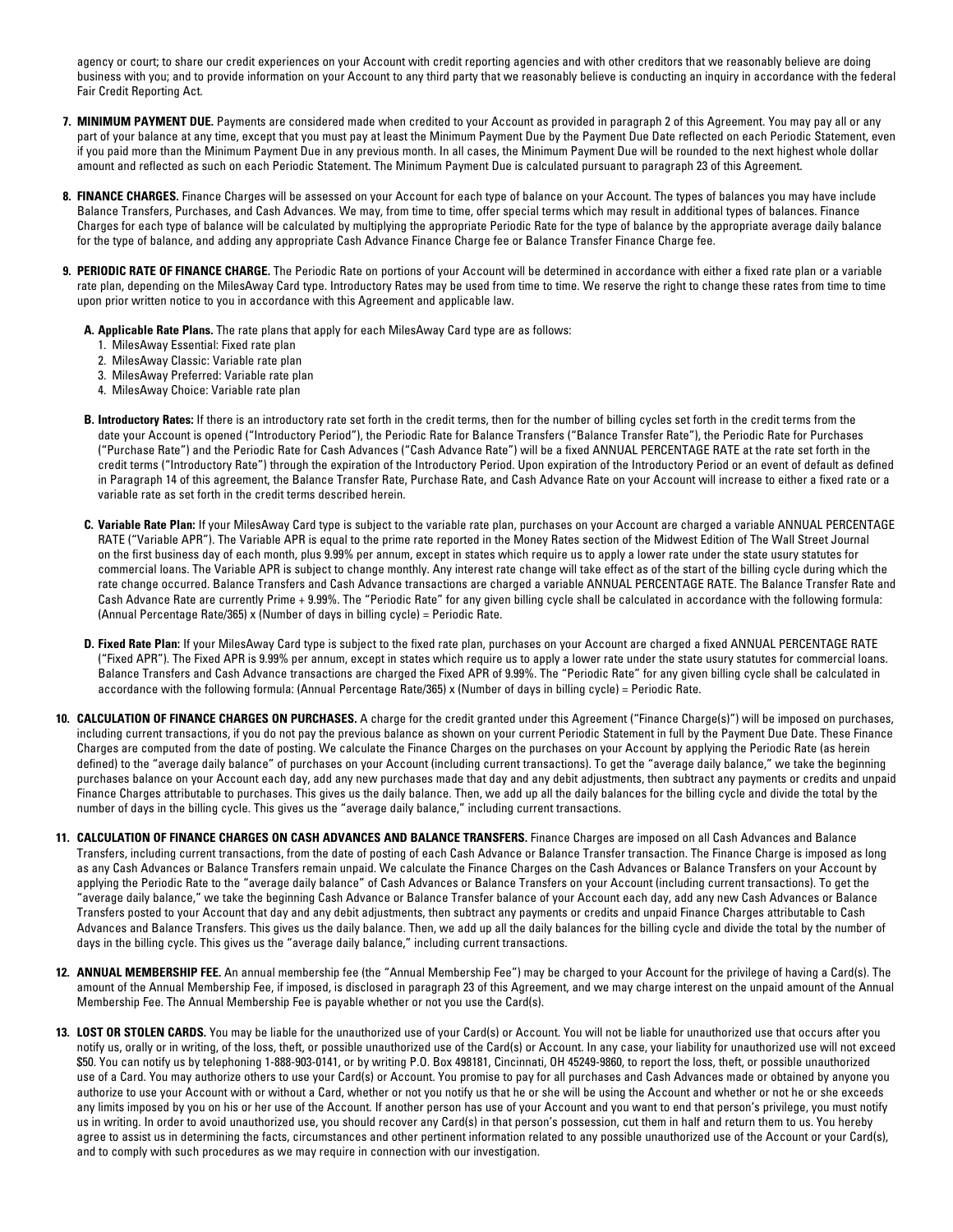- **14. DEFAULT.** Your Account will be in default if any one or more of the following events occurs: (A) you fail to make a required payment when due; (B) you exceed the credit limit which applies to your Account; (C) you make any material representation to induce us to extend credit which proves to be untrue; (D) you breach any of the terms of this Agreement; or (E) you or the person(s) applying for credit on your behalf dies, is adjudicated incompetent or becomes insolvent or the subject of any bankruptcy proceeding, attempts to defraud us or makes any misrepresentations to us. If we determine that an event of default has occurred, we shall have such rights and remedies as are available to a creditor under applicable law, including but not limited to the right to close your Account, revoke the privileges attached to any or all Cards, accelerate payment and demand the total outstanding balance on your Account to be paid. We do not have to notify you or demand payment to take these actions, unless applicable law requires that we give notice of a right to cure your default. If your Account is in default, you will be liable for our costs of collection and other expenses of enforcing our rights under this Agreement and, if we refer collection of the Account to a lawyer not under our employ or have to determine the non-dischargeability of the Account debt in a bankruptcy court, you will pay our reasonable attorneys' fees, plus court costs and all other fees as allowed by law.
- **15. AMENDMENTS AND CHANGE IN TERMS.** We have the right to change the terms of this Agreement from time to time, including, but not limited to, changing the Periodic Rate or method of determining the Finance Charge. We have the right to apply the new terms to the outstanding balance of your Account as of the effective date of the change. If the change will increase interest charges or other fees, or impose new fees or rates not set forth or described in this Agreement, we will provide you with a written notice describing the change at least 15 calendar days before the change is to take effect. The change will be made, unless you send written notice that you do not accept the change to the address specifed by us within 60 calendar days of the date we sent our notice. Such change may become effective as to your Account on the frst day of the billing cycle during which the effective date stated in our notice occurs. In any event, use of your Card(s) on or after the effective date of the change signifes acceptance of the change, even if you sent us written notice of non-acceptance. As a condition to accepting your notice of non-acceptance, we may require that you return all Card(s) to us. If you do not accept the change, you will be permitted to repay the outstanding balance.
- **16. SERVICE FEES.** We may charge you a reasonable charge for photocopies and reprints of account and transaction documents which you may request and for other special services. We may assess a charge not to exceed \$20 per hour, or for any portion thereof, for research performed on your Account per your request, whether performed by us or our service provider. Any such charge will be subject to a Finance Charge in the same manner as Purchases.
- **17. CONVERSION RATE.** If you effect a transaction with your MilesAway MasterCard card in a currency other than US Dollars, MasterCard will convert the charge into US Dollars. The MasterCard currency conversion procedure includes use of either a government-mandated exchange rate, or a wholesale exchange rate selected by MasterCard. The exchange rate MasterCard uses will be a rate in effect on the day the transaction is processed. This rate may differ from the rate in effect on the date of purchase or the date the transaction was posted to your account. If you later receive a refund for a transaction, the amount of the refund will be converted at the exchange rate in effect when the refund is processed, which may be different from the exchange rate for the original transaction.
- **18. OVER THE CREDIT LIMIT, RETURNED CHECK, LATE PAYMENT, AND OTHER FEES; MINIMUM FINANCE CHARGE.** The following fees may be assessed as specifed below. If any such fee is imposed, the unpaid amount may be subject to a Finance Charge.
	- **A. Over the Credit Limit.** For any billing cycle in which your Account balance exceeds the credit limit on your Account, you may be charged, and you agree to pay us, an "Over the Credit Limit Fee" as specifed in paragraph 23 of this Agreement. You owe this fee even if we authorize the transaction which causes your Account to exceed its credit limit. Any Over the Credit Limit Fee, and the amount exceeding your credit limit, will be added to your Account balance, and the amount exceeding your credit limit may be added to the Minimum Payment Due for the current billing cycle.
	- **B. Return-Payment Fee:** If (a) your payment check or similar instrument is not honored, (b) an automatic debit or other electronic payment is returned unpaid, or (c) we must return a payment because it is not signed or cannot be processed, we may charge a return-payment fee. We may also refer to this fee as the Non-Sufficient Funds Return Payment Fee.
	- **C. Late Payment.** For any minimum monthly payment which is not paid by the Payment Due Date shown on your Periodic Statement, you may be charged, and you agree to pay us, a "Late Payment Fee" as specifed in paragraph 23 of this Agreement, which will be added to your Account balance.
	- **D. Other Fees.** We may assess a Transaction Fee with respect to Cash Advances as specifed in paragraph 23 of this Agreement. We may also assess a fee if you request a replacement Card as specifed in paragraph 23 of this Agreement.
	- **E. Minimum Finance Charge.** In addition there will be a minimum Finance Charge of \$0.50 in any billing cycle in which a Finance Charge based on application of a Periodic Rate is charged.

## **19. MISCELLANEOUS.**

- A. If any provision of this Agreement is determined to be unlawful or unenforceable for any reason, the remainder of this Agreement will remain enforceable and be unaffected by any such determination;
- B. We can choose not to exercise, or to delay enforcement of, our rights, without losing any of them;
- C. We may send Account materials (Cards, Periodic Statements and notices) to any person listed on your Account, and that person will be responsible for delivering those materials to the other persons authorized to use your Account. Notice to any one of you will be considered notice to all of you;
- D. Cards are issued with an expiration date. We have the right not to renew your Account. Without limiting our rights provided in the paragraph of this Agreement entitled "Default," we have the right to revoke the privileges attached to any Card(s), cancel any Card and terminate this Agreement as to future Purchases or Cash Advances at any time for any reason, at our sole discretion. Each Card is our property. You agree to immediately surrender any and all Card(s) to us or our designee upon demand;
- E. At any time, we may sell, assign or transfer your Account and/or our rights to payment for all or any portion of the balances in the Account or any interest therein, without notice to you. You may not sell, assign or transfer your Account or any of your rights thereunder without frst obtaining our prior written consent. Notwithstanding any such assignment or transfer by us or any subsequent assignment or transfer thereof, the Account and/or our rights to payment for all or any portion of the balances in the Account or any interest therein shall be and remain subject to this Agreement, and each and every immediate and successive assignee or transferee of this Account and/or our rights to payment for all or any portion of the balances in the Account or any interest therein shall to the extent of the interest of such assignee or transferee therein, be entitled to the benefts of this Agreement to the same extent as if such assignee or transferee were us;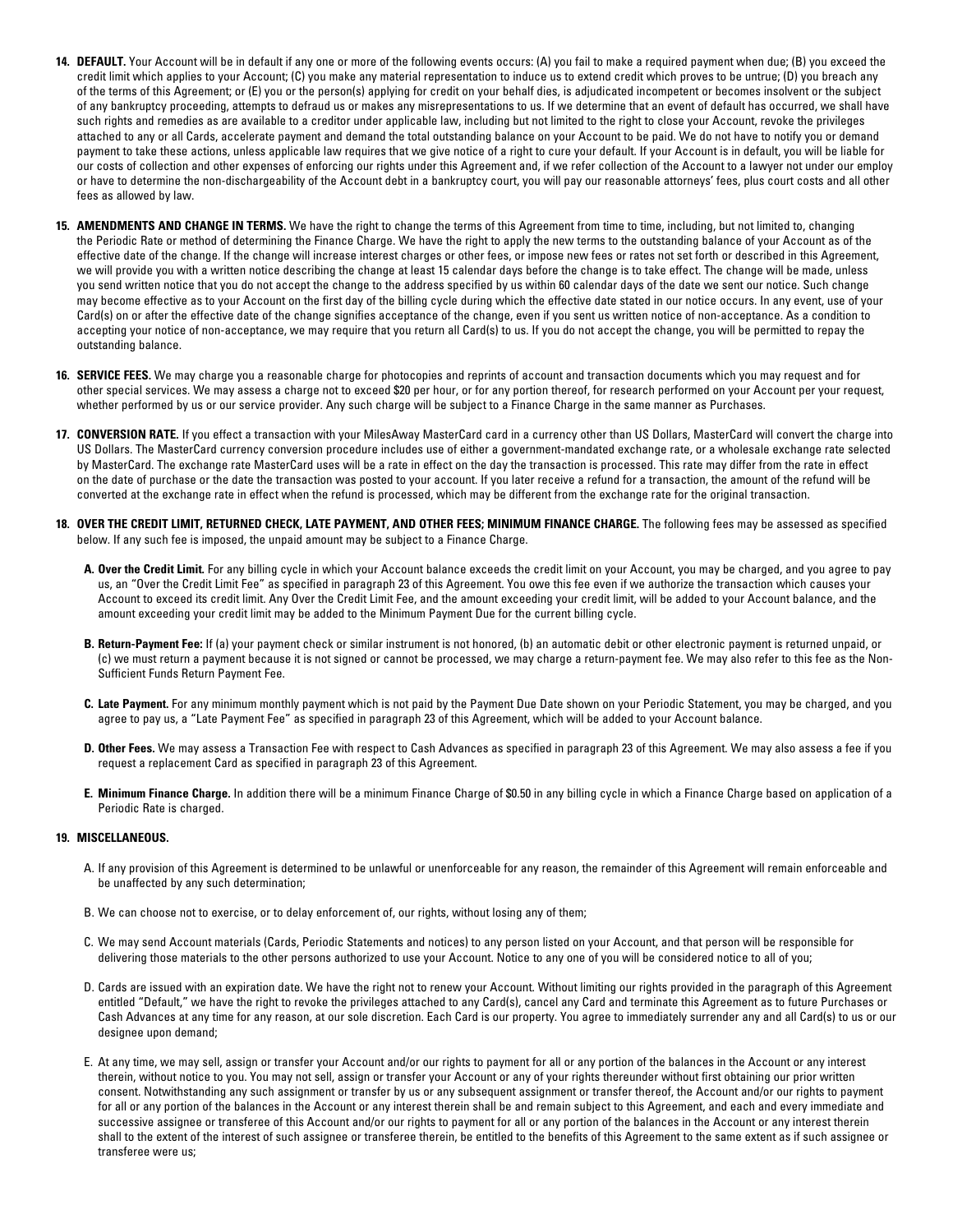- F. If there is a credit balance on your Account or you make an overpayment which creates a credit balance, we will apply it to future amounts owed. If you ask, we will refund any credit balance greater than \$1.00, and in any event we will refund any credit balance greater than \$1.00 no later than 180 calendar days from the date the credit balance was created; and
- G. If you move, you agree to notify us of your new address in advance in writing. Otherwise, we may send Periodic Statements and other notices to you at the address shown for you in our files.
- 20. CARDHOLDER LIABILITY. All persons who use any Card issued for the Account are individually and jointly responsible for any outstanding balance. If two or more persons are responsible to pay for any outstanding balance, we may refuse to release any of them from liability until any unexpired Card(s) outstanding under the Account have been returned to us and any outstanding balance has been paid indefeasibly in full. Even though a Card and/or your Account are revoked or terminated, you agree that your obligations and our rights under this Agreement will remain in effect until all balances on your Account incurred before or after revocation or termination are paid indefeasibly in full. You may cancel your Account by notifying us in writing and returning every Card to us, cut in half (if this is a joint Account, either of you may request that the Account be closed and we will honor that request without us having any liability to either of you). You will still be responsible to pay any amount you owe us according to the terms of this Agreement.
- **21. GOVERNING LAW.** THE TERMS AND ENFORCEMENT OF THIS AGREEMENT, YOUR ACCOUNT, AND OUR RELATIONSHIP SHALL BE GOVERNED AND INTERPRETED IN ACCORDANCE WITH FEDERAL LAW AND, TO THE EXTENT STATE LAW APPLIES, THE LAW OF IOWA, WITHOUT REGARD TO CONFLICT-OF-LAW PRINCIPLES. THE LAW OF IOWA, WHERE WE AND YOUR ACCOUNT ARE LOCATED, WILL APPLY NO MATTER WHERE YOU LIVE OR USE THE ACCOUNT. VENUE OF ANY LITIGATION INVOLVING THIS AGREEMENT SHALL BE MAINTAINED IN AN APPROPRIATE STATE OR FEDERAL COURT LOCATED IN POLK COUNTY, IOWA, TO THE EXCLUSION OF ALL OTHER VENUES. YOU EXPRESSLY WAIVE ANY RIGHTS TO TRIAL BY JURY.
- **22. BILLING ERRORS.** You agree to accept Periodic Statements that we send you as being correct unless you notify us in writing of alleged errors within the time prescribed by law. Your rights to dispute billing errors are set forth following this Agreement. If you have notifed us that an amount is in dispute in accordance with the procedures that follow this Agreement, you need not pay that amount until the dispute is resolved. However, you must pay at least the required Minimum Payment Due unless the entire balance is in dispute.

# **23. DISCLOSURE OF CHARGES**

## **A. Grace Period for Repayment of Cash Advances and Balance Transfers:** None.

#### **B. Grace Period for Repayment of Purchases:** 25 calendar days.

- **C. Annual Membership Fee:** The annual membership fees that apply for each MilesAway Card type are as follows:
	- 1. MilesAway Essential: No annual fee
	- 2. MilesAway Classic: No annual fee
	- 3. MilesAway Preferred: \$75 annual fee; however, the annual fee will be waived if you have at least \$3,000 in Purchases during a year (a year is calculated as the 12 month period that begins on the anniversary date of opening your account).
	- 4. MilesAway Choice: \$75 annual fee

#### **D. Minimum Finance Charge:** \$0.50.

- **E. Cash Advance Fee:** A transaction fee of 3% of the transaction amount (minimum \$10). Cash Advances are allowed up to 50% of the available credit limit with a \$1,000 per day maximum.
- **F. Over the Credit Limit Fee:** A \$25 fee will be assessed when an account exceeds the credit limit by 10% or more for fve consecutive days.
- **G. Non-Suffcient Funds Return Payment Fee:** A \$25 fee will be assessed on any returned payment.
- **H. Late Payment Fee:** A \$25 fee will be assessed if the Minimum Payment Due is not received by the payment due date.
- **I. Replacement Card Fee:** None.
- **J. Minimum Payment Due:** \$10.00 (or the entire new balance if less than this amount); or 3 % of your new monthly balance, whichever amount is greater. Any past due amount and/or any portion of your Account balance exceeding your credit limit may be included in the Minimum Payment Due.
- **K. Alternative Payment Method:** A \$10 fee will be assessed for any payment you make via the Automated Response Unit. A \$15 fee will be assessed for any check by phone payment you make with a customer service representative.
- **L. Balance Transfer Fee:** A transaction fee of 3% of the amount of the Balance Transfer (minimum \$10, maximum \$75).
- **M.Foreign Currency Conversion and Cross-Border Transaction Fee:** MasterCard charges us a Currency Conversion Assessment of 20 basis points (.2% of the transaction) for performing the currency conversion. In addition, MasterCard charges us an Issuer Cross-Border assessment of 80 basis points (.8% of the transaction) on all cross-border transactions regardless of whether there is a currency conversion. As a result, we charge you the Currency Conversion fee of .2% and the Cross Border transaction fee of .8% if they are charged to us by MasterCard. A cross-border transaction is a transaction in which the country of the merchant is different than the country of the cardholder.

Special Note Regarding the Variable Rate Plan: If the prime rate increases, the variable Annual Percentage Rate (and corresponding Periodic Rate) will increase accordingly, or, if the prime rate decreases, the variable Annual Percentage Rate (and corresponding Periodic Rate) will decrease accordingly. Any such increase or decrease will take effect during the billing cycle in which the rate change occurred, set forth in paragraph 9. An increase in the Annual Percentage Rate (and corresponding Periodic Rate) may result in increased Finance Charges against any balance outstanding prior to the cycle in which the rate change occurs being subject to the increase, and an increase to your Minimum Payment Due if there was a balance outstanding prior to the rate change.

24. PREAUTHORIZED PAYMENTS ON ACCOUNT. You may authorize us to perform preauthorized transfers from a checking or savings account maintained by you to make periodic payments to your Account. Your written authorization should indicate whether a checking account or savings account should be used for making such automatic payments. In accordance with your authorization, we will generate an automatic payment on the Payment Due Date from the specifed account for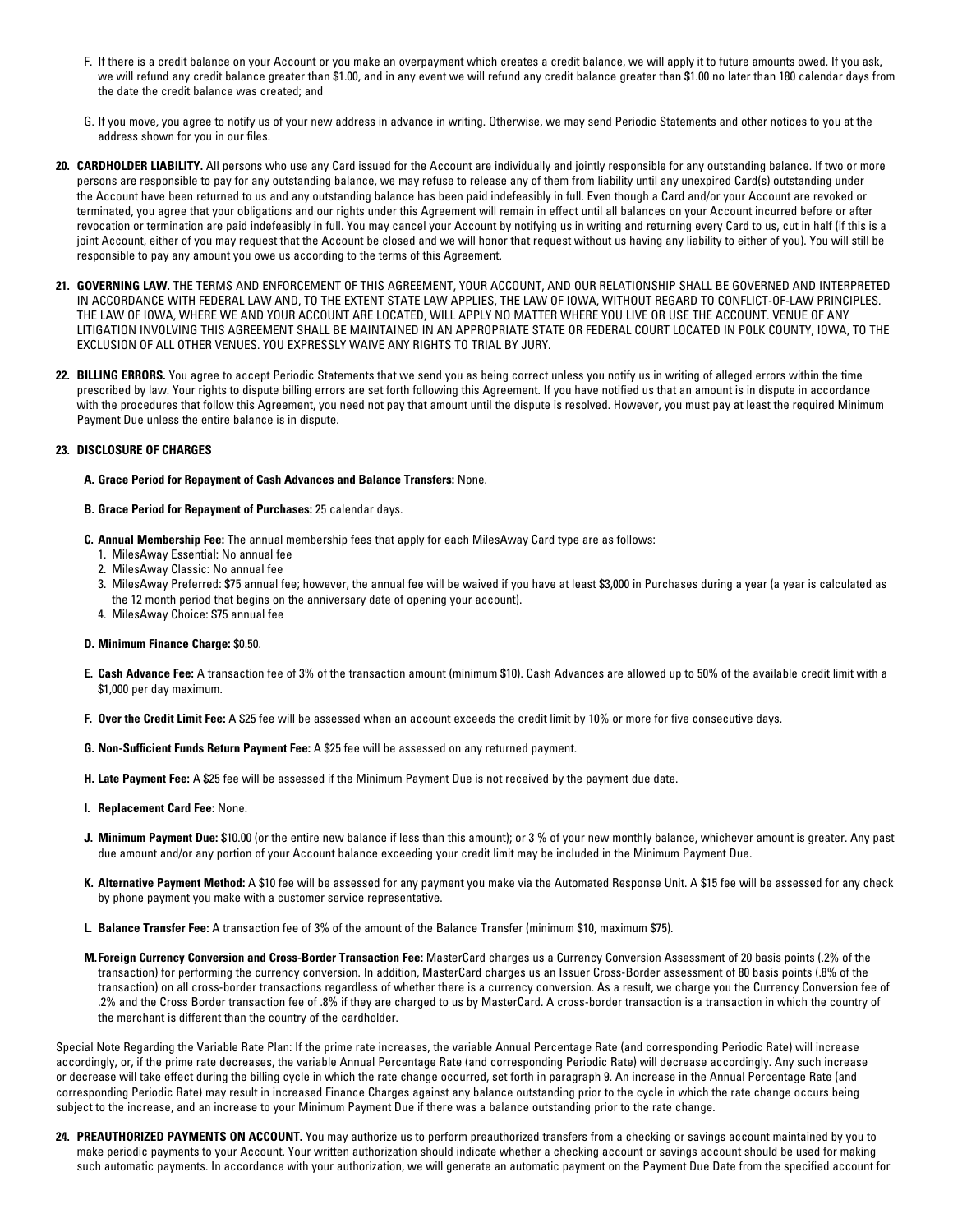(1) the amount of the unpaid billed Minimum Payment Due when your Account cycles; (2) the amount required to pay off your last statement balance, minus any cycle-to-date payments, credits, or disputes (however, if the last statement balance minus such payments, credits, or disputes results in a balance less than the unpaid billed Minimum Payment Due, the payment will be the unpaid billed Minimum Payment Due when the account cycles); or (3) the set amount you designate to be paid as an automatic payment. Under Option 3, you understand that if the Minimum Payment Due for any billing cycle is greater than the fxed amount you designated, the automatic payment amount will be the Minimum Payment Due. You authorize us to debit the designated checking or savings account for the Minimum Payment Due amount rather than the fxed amount under these circumstances. Under Option 3, you also agree that if the designated fxed payment amount is greater than the last unpaid statement balance, the automatic payment amount will be the last statement balance amount rather than the designated fixed amount. Under all three options, you have a right to stop payment of any preauthorized transfer of funds to pay on your Account by notifying us orally or in writing at least three business days before the scheduled date of the transfer. We may require you to provide written confrmation of a stop-payment order within 14 calendar days of your oral notifcation. If so, we will inform you of this requirement and the address where confrmation must be sent when you provide us with oral notifcation of a stop payment. Any oral stop payment you provide us ceases to be binding after 14 calendar days if you fail to provide the required written confrmation as we may request. The Periodic Statement concerning your Account constitutes written notice to you of the amount of funds and date of transfer for each such preauthorized payment on your Account.

- **25. ENTIRE AGREEMENT.** This Agreement embodies the entire agreement and understanding between you and us and supersedes all prior or contemporaneous agreements, statements and understandings relating to the Account and the terms of its use, whether written or oral, unless otherwise expressly stated herein.
- **26. HEADINGS.** The headings used in this Agreement are for the convenience of reference only and are not intended in any way to defne or describe the scope or intent of any provision of this Agreement.
- **27. ELECTRONIC CHECK PRESENTMENT.** When you send us a check or other payment instrument, you authorize us to either use information from the paper instrument to make a one-time electronic transfer from your account, or to process the payment as a paper transaction. If your payment is processed electronically, your canceled check will not be returned to you by your fnancial institution. We will retain an image of your electronically processed check(s) as required by law. If requested prior to the time we are allowed by law to destroy electronically processed checks, we will provide you with a copy of your electronically processed check(s) upon your request. Funds may be withdrawn from your bank account as soon as the day your payment is received. We agree to accept your checking account statement as proof of payment. Please contact us if you choose to opt out of electronic check presentment.
- **28. TELEPHONE MONITORING AND RECORDING.** You acknowledge that we may monitor and record telephone conversations between you and our representatives.
- **29. CALLS AND TEXT MESSAGES TO YOUR CELLULAR PHONE.** If we collect your cellular phone number from you, from another source, or as a result of receiving a cellular phone call from you, you expressly consent to accept calls and text messages for collection and other account-related purposes. You agree that calls or text messages that we initiate to your cellular phone number may be made or transmitted using an automatic telephone dialing system and may contain prerecorded messages. You agree you will be responsible for any fees or charges you incur as a result of incoming calls or text messages.
- **30. ELECTRONIC COMMUNICATIONS.** You consent to receive all written notices, disclosures, and other documents which are to be provided by us to you under this Agreement electronically rather than in paper form. We may send these electronic notices to you at the last known email address that you provide, or we may notify you that an electronic notice is available online at a website designated by us and provide you with access instructions. You agree to maintain a valid email address and keep your email address current with us at all times. You agree to regularly check your email address for such notices and that you are responsible for any email filtering software used by you, your internet service provider, or your email provider. You agree to add our domain names to accepted email lists in your email software to ensure you receive such notices. You acknowledge that internet access is required for you to access such electronic notices and agree that you are responsible for internet access costs. You acknowledge that delivery of such electronic notice shall fully satisfy our notice requirement pursuant to this Agreement and any applicable law. Any failure by you to open, access, read, or review such notice shall not affect the validity of such notice. At our discretion, we may choose to discontinue or resume sending electronic notices, disclosures, and documents at any time and without advance notice to you. However, if we do not utilize the electronic delivery methods mentioned above, we will provide paper notices, disclosures, and documents to you at the address shown for you in our fles. You acknowledge that if you are unable to open and/or view an electronic document we send to you, it is your responsibility to contact us and request a paper copy.

Information contained in this Agreement, including the Annual Percentage Rate and Periodic Rate information in paragraph 9 is current as of the date shown, and is subject to change. You may write to us at MilesAway, P.O. Box 9118, Des Moines, IA 50306, to request a paper copy of this Agreement containing the changes since this document was last printed or delivered.

# **YOUR BILLING RIGHTS – KEEP THIS FOR FUTURE USE**

This notice contains important information about your rights and our responsibilities under the Fair Credit Billing Act. NOTIFY US IN CASE OF ERRORS OR QUESTIONS ABOUT YOUR BILL. If you think your bill is wrong, or if you need more information about a transaction on your bill, write us on a separate sheet of paper at the address listed on your bill. Write to us as soon as possible. We must hear from you no later than 60 calendar days after we sent you the frst bill on which the error or problem appeared. You can telephone us, but doing so will not preserve your rights. In your letter, give us the following information: This notice contains important information about your rights and our responsibilities under the Fair Credit Billing Act. NOTIFY US IN CASE OF ERRORS OR QUESTIONS ABOUT YOUR BILL. If you think your bill is wrong, or if you need more information about a transaction on your bill, write us on a separate sheet of paper at the address listed on your bill. Write to us as soon as possible. We must hear from you no later than 60 calendar days after we sent you the frst bill on which the error or problem appeared. You can telephone us, but doing so will not preserve your rights. In your letter, give us the following information:

- Your name and account number.
- The dollar amount of the suspected error.
- Describe the error and explain, if you can, why you believe there is an error.

If you need more information, describe the item you are not sure about.

If you have authorized us to pay your credit card bill automatically from your savings or checking account, you can stop the payment on any amount you think is wrong. To stop payment, your letter must reach us three business days before the automatic payment is scheduled to occur.

## **YOUR RIGHTS AND OUR RESPONSIBILITIES AFTER WE RECEIVE YOUR WRITTEN NOTICE**

We must acknowledge your letter within 30 calendar days after we receive it, unless we have corrected the error by then. Within 90 calendar days, we must either correct the error or explain why we believe the bill is correct. After we receive your letter, we cannot try to collect any amount you question, or report you as delinquent. We can continue to bill you for the amount you question, including finance charges, and we can apply any unpaid amount against your credit limit. You do